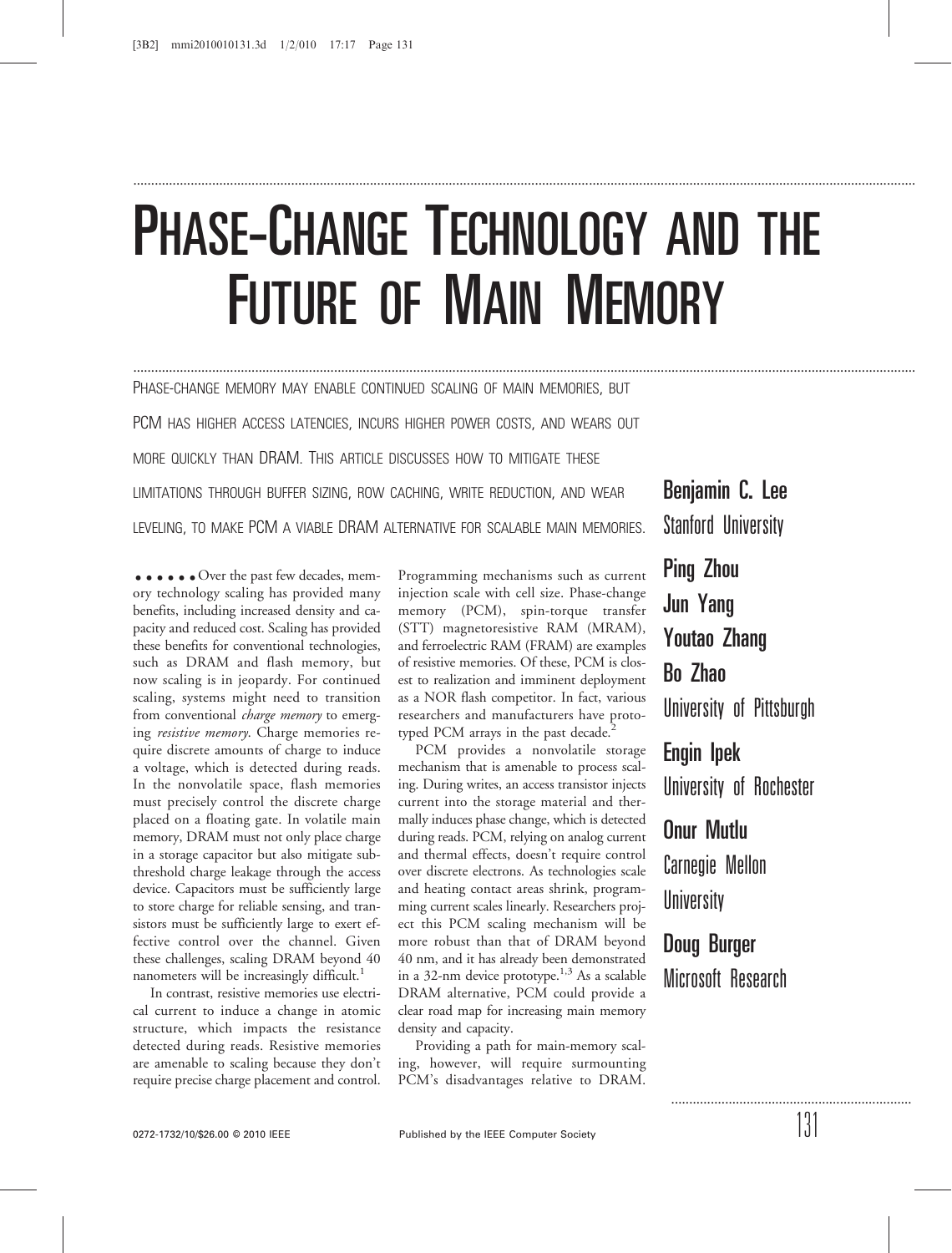#### TOP PICKS





PCM access latencies, although only tens of nanoseconds, are still several times slower than those of DRAM. At present technology nodes, PCM writes require energy-intensive current injection. Moreover, the resulting thermal stress within the storage element degrades current-injection contacts and limits endurance to hundreds of millions of writes per cell for present process technologies. Because of these significant limitations, PCM is presently positioned mainly as a flash replacement. As a DRAM alternative, therefore, PCM must be architected for feasibility in main memory for general-purpose systems.

...............................................................................................................................................................................................

Today's prototype designs do not mitigate PCM latencies, energy costs, and finite endurance. This article describes a range of PCM design alternatives aimed at making PCM systems competitive with DRAM systems. These alternatives focus on four areas: row buffer design, row caching, wear reduction, and wear leveling.<sup>2,4</sup> Relative to DRAM, these optimizations collectively provide competitive performance, comparable energy, and feasible lifetimes, thus making PCM a viable replacement for main-memory technology.

## Technology and challenges

As Figure 1 shows, the PCM storage element consists of two electrodes separated by a resistive heater and a chalcogenide (the phase-change material).  $Ge_2Sb_2Te_5$  (GST) is the most commonly used chalcogenide,

but others offer higher resistivity and improve the device's electrical characteristics. Nitrogen doping increases resistivity and lowers programming current, whereas GS offers lowerlatency phase changes.<sup>5,6</sup> (GS contains the first two elements of GST, germanium and antimony, and does not include tellurium.)

Phase changes are induced by injecting current into the resistor junction and heating the chalcogenide. The current and voltage characteristics of the chalcogenide are identical regardless of its initial phase, thereby lowering programming complexity and latency.<sup>7</sup> The amplitude and width of the injected current pulse determine the programmed state.

PCM cells are one-transistor (1T), oneresistor (1R) devices comprising a resistive storage element and an access transistor (Figure 1). One of three devices typically controls access: a field-effect transistor (FET), a bipolar junction transistor (BJT), or a diode. In the future, FET scaling and large voltage drops across the cell will adversely affect gate-oxide reliability for unselected wordlines.<sup>8</sup> BJTs are faster and can scale more robustly without this vulnerability.<sup>8,9</sup> Diodes occupy smaller areas and potentially enable greater cell densities but require higher operating voltages.<sup>10</sup>

#### **Writes**

The access transistor injects current into the storage material and thermally induces phase change, which is detected during reads. The chalcogenide's resistivity captures logical data values. A high, short current pulse (*reset*) increases resistivity by abruptly discontinuing current, quickly quenching heat generation, and freezing the chalcogenide into an amorphous state. A moderate, long current pulse (set) reduces resistivity by ramping down current, gradually cooling the chalcogenide, and inducing crystal growth. Set latency, which requires longer current pulses, determines write performance. Reset energy, which requires higher current pulses, determines write power.

Cells that store multiple resistance levels could be implemented by leveraging intermediate states, in which the chalcogenide is partially crystalline and partially amorphous.<sup>9,11</sup> Smaller current slopes (slow ramp-down) produce lower resistances, and larger slopes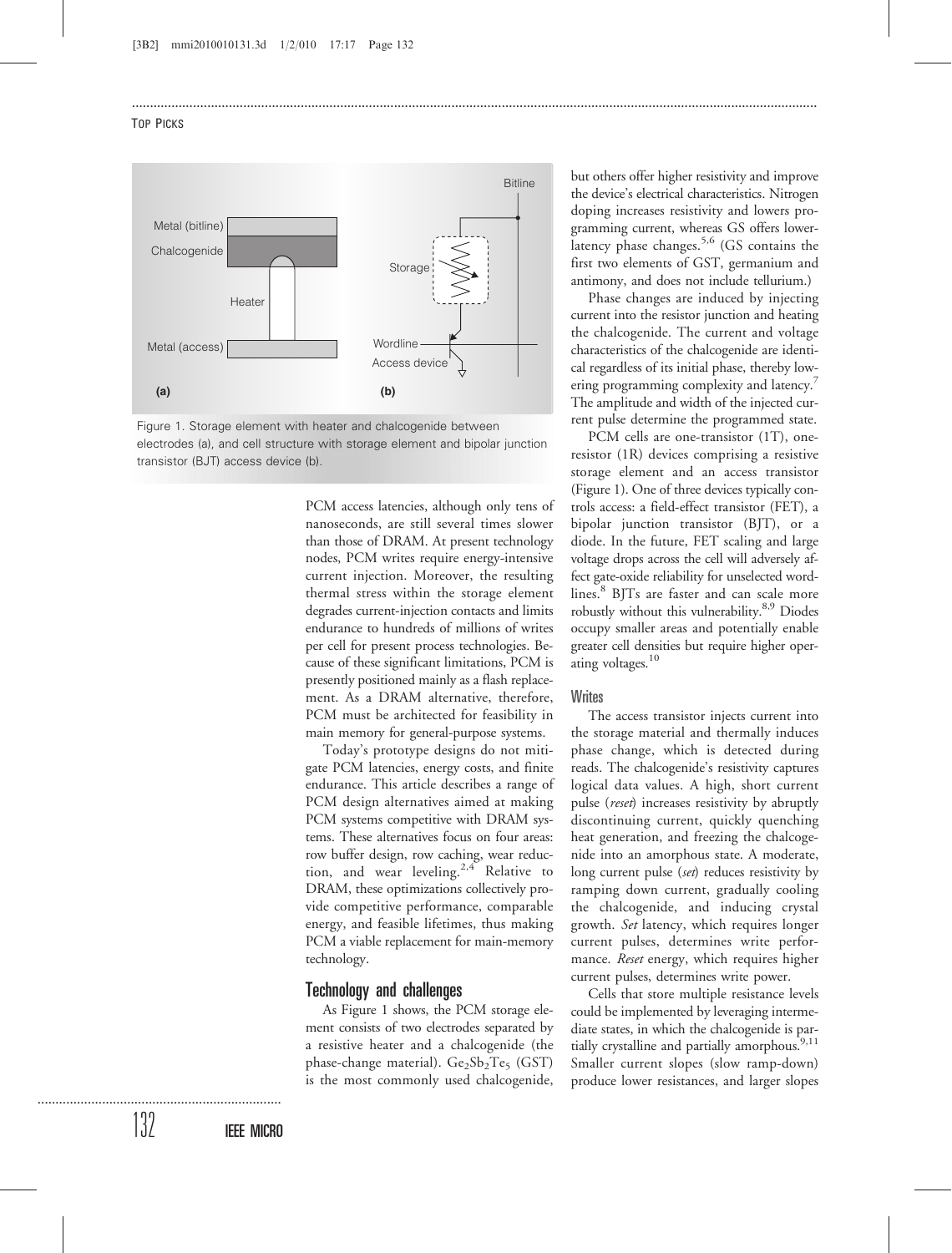(fast ramp-down) produce higher resistances. Varying slopes induce partial phase transitions and/or change the size and shape of the amorphous material produced at the contact area, generating resistances between those observed from fully amorphous or fully crystalline chalcogenides. The difficulty and high-latency cost of differentiating between many resistances could constrain such multilevel cells to a few bits per cell.

## Wear and endurance

Writes are the primary wear mechanism in PCM. When current is injected into a volume of phase-change material, thermal expansion and contraction degrades the electrode storage contact, such that programming currents are no longer reliably injected into the cell. Because material resistivity highly depends on current injection, current variability causes resistance variability. This greater variability degrades the read window, which is the difference between programmed minimum and maximum resistances.

Write endurance, the number of writes performed before the cell cannot be programmed reliably, ranges from  $10^4$  to  $10^9$ . Write endurance depends on process and differs across manufacturers. PCM will likely exhibit greater write endurance than flash memory by several orders of magnitude (for example,  $10^7$  to  $10^8$ ). The 2007 International Technology Roadmap for Semiconductors (ITRS) projects an improved endurance of  $10^{12}$  writes at 32 nm.<sup>1</sup> Wear reduction and leveling techniques could prevent write limits from being exposed to the system during a memory's lifetime.

# **Reads**

Before the cell is read, the bitline is precharged to the read voltage. The wordline is active-low when using a BJT access transistor (see Figure 1). If a selected cell is in a crystalline state, the bitline is discharged, with current flowing through the storage element and the access transistor. Otherwise, the cell is in an amorphous state, preventing or limiting bitline current.

#### **Scalability**

As contact area decreases with feature size, thermal resistivity increases, and the volume of phase-change material that must be melted to completely block current flow decreases. Specifically, as feature size scales down  $(1/k)$ , contact area decreases quadratically  $(1/k^2)$ . Reduced contact area causes resistivity to increase linearly  $(k)$ , which in turn causes programming current to decrease linearly  $(1/k)$ . These effects enable not only smaller storage elements but also smaller access devices for current injection. At the system level, scaling translates into lower memory-subsystem energy. Researchers have demonstrated this PCM scaling mechanism in a 32-nm device prototype. $1,3$ 

## PCM characteristics

Realizing the vision of PCM as a scalable memory requires understanding and overcoming PCM's disadvantages relative to DRAM. Table 1 shows derived technology parameters from nine prototypes published in the past five years by multiple semiconductor manufacturers.<sup>2</sup> Access latencies of up to 150 ns are several times slower than those of DRAM. At current 90-nm technology nodes, PCM writes require energy-intensive current injection. Moreover, writes induce thermal expansion and contraction within storage elements, degrading injection contacts and limiting endurance to hundreds of millions of writes per cell at current processes. Prototypes implement  $9F^2$  to  $12F^2$  PCM cells using BJT access devices (where  $F$  is the feature size)up to 50 percent larger than  $6F^2$  to  $8F^2$ DRAM cells.

These limitations position PCM as a replacement for flash memory; in this market, PCM properties are drastic improvements. Making PCM a viable alternative to DRAM, however, will require architecting PCM for feasibility in main memory for general-purpose systems.

# Architecting a DRAM alternative

With area-neutral buffer reorganizations, Lee et al. show that PCM systems are within the competitive range of DRAM systems.<sup>2</sup> Effective buffering hides long PCM latencies and reduces PCM energy costs. Scalability trends further favor PCM over DRAM.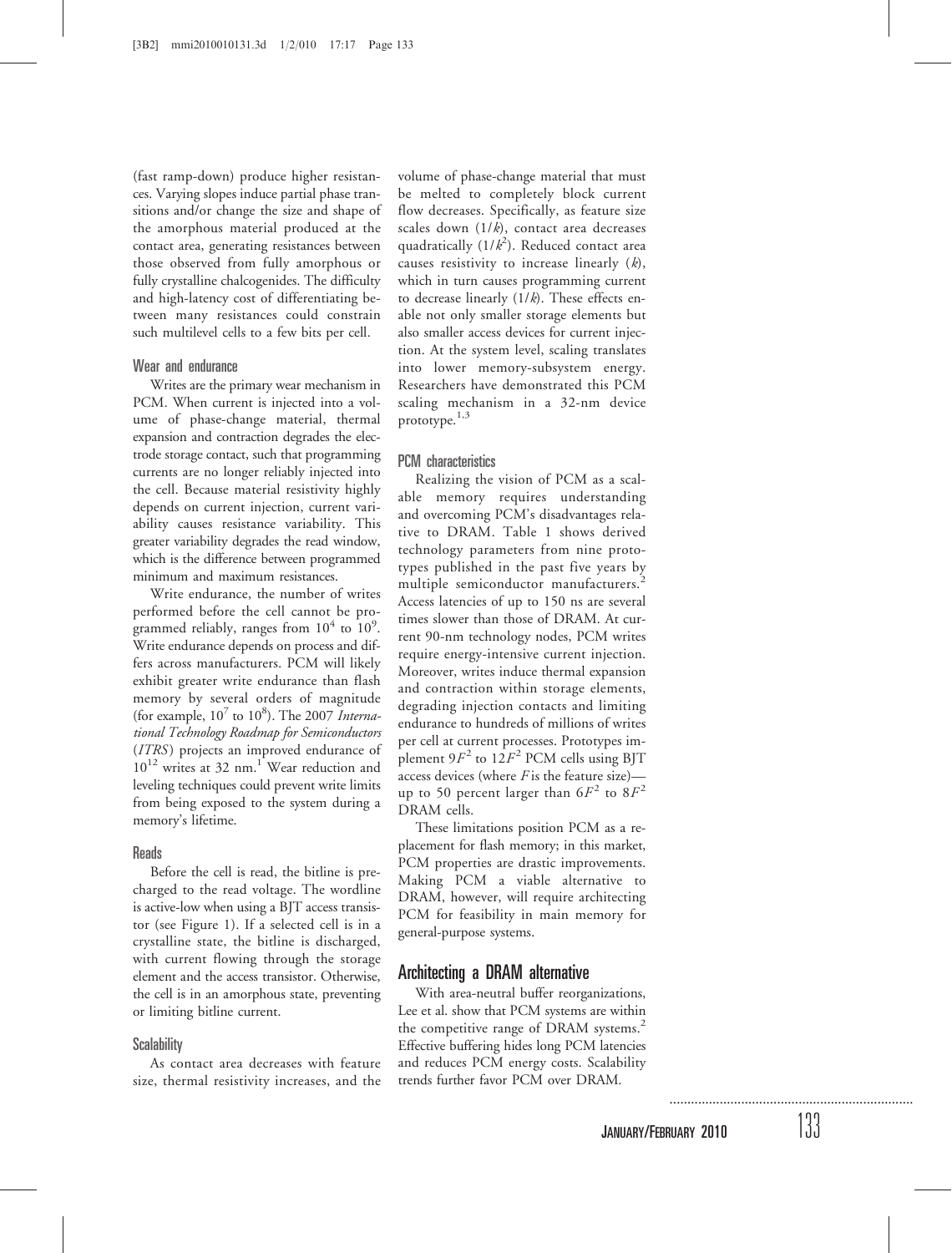|                         | Table 1. Technology survey.<br><b>Published prototype</b> |                 |                        |                  |                        |                   |                    |                             |                   |                     |
|-------------------------|-----------------------------------------------------------|-----------------|------------------------|------------------|------------------------|-------------------|--------------------|-----------------------------|-------------------|---------------------|
| Parameter*              |                                                           |                 |                        |                  |                        |                   |                    |                             |                   |                     |
|                         | Horri <sup>6</sup>                                        | Ahn $12$        | Bedeschi <sup>13</sup> | Oh <sup>14</sup> | Pellizer <sup>15</sup> | Chen <sup>5</sup> | Kang <sup>16</sup> | <b>Bedeschi<sup>9</sup></b> | Lee <sup>10</sup> | Lee <sup>2</sup>    |
| Year                    | 2003                                                      | 2004            | 2004                   | 2005             | 2006                   | 2006              | 2006               | 2008                        | 2008              | $\star\star$        |
| Process, F(nm)          | $\star\star$                                              | 120             | 180                    | 120              | 90                     | $\star\star$      | 100                | 90                          | 90                | 90                  |
| Array size (Mbytes)     | $^{\star\star}$                                           | 64              | 8                      | 64               | $^{\star\star}$        | $^{\star\star}$   | 256                | 256                         | 512               | $\star\star$        |
| Material                | GST, N-d                                                  | GST, N-d        | <b>GST</b>             | <b>GST</b>       | <b>GST</b>             | GS, N-d           | <b>GST</b>         | <b>GST</b>                  | <b>GST</b>        | GST, N-d            |
| Cell size $(\mu m^2)$   | $\star\star$                                              | 0.290           | 0.290                  | $^{\star\star}$  | 0.097                  | $60 \text{ nm}^2$ | 0.166              | 0.097                       | 0.047             | $0.065$ to<br>0.097 |
| Cell size, $F^2$        | $^{\star\star}$                                           | 20.1            | 9.0                    | $\star\star$     | 12.0                   | $**$              | 16.6               | 12.0                        | 5.8               | 9.0 to<br>12.0      |
| Access device           | $**$                                                      | $\star\star$    | <b>BJT</b>             | FET              | <b>BJT</b>             | $**$              | <b>FET</b>         | <b>BJT</b>                  | <b>Diode</b>      | <b>BJT</b>          |
| Read time (ns)          | $**$                                                      | 70              | 48                     | 68               | $**$                   | $**$              | 62                 | $**$                        | 55                | 48                  |
| Read current $(\mu A)$  | $\star\star$                                              | $\star\star$    | 40                     | $**$             | $\star\star$           | $**$              | $\star\star$       | $\star\star$                | $\star\star$      | 40                  |
| Read voltage (V)        | $**$                                                      | 3.0             | 1.0                    | 1.8              | 1.6                    | $**$              | 1.8                | $**$                        | 1.8               | 1.0                 |
| Read power $(\mu W)$    | $^{\star\star}$                                           | $\star\star$    | 40                     | $**$             | $\star\star$           | $**$              | $\star\star$       | $**$                        | $\star\star$      | 40                  |
| Read energy (pJ)        | $**$                                                      | $**$            | 2.0                    | $**$             | $\star\star$           | $**$              | $**$               | $**$                        | $\star\star$      | 2.0                 |
| Set time (ns)           | 100                                                       | 150             | 150                    | 180              | $\star\star$           | 80                | 300                | $**$                        | 400               | 150                 |
| Set current $(\mu A)$   | 200                                                       | $\star\star$    | 300                    | 200              | $\star\star$           | 55                | $**$               | $**$                        | $\star\star$      | 150                 |
| Set voltage (V)         | $\star\star$                                              | $\star\star$    | 2.0                    | $**$             | $\star\star$           | 1.25              | $**$               | $**$                        | $\star\star$      | 1.2                 |
| Set power $(\mu W)$     | $\star\star$                                              | $\star\star$    | 300                    | $**$             | $\star\star$           | 34.4              | $**$               | $\star\star$                | $^{\star\star}$   | 90                  |
| Set energy (pJ)         | $\star\star$                                              | $**$            | 45                     | $**$             | $**$                   | 2.8               | $**$               | $**$                        | $\star\star$      | 13.5                |
| Reset time (ns)         | 50                                                        | 10 <sup>1</sup> | 40                     | 10               | $\star\star$           | 60                | 50                 | $**$                        | 50                | 40                  |
| Reset current $(\mu A)$ | 600                                                       | 600             | 600                    | 600              | 400                    | 90                | 600                | 300                         | 600               | 300                 |
| Reset voltage (V)       | $\star\star$                                              | $\star\star$    | 2.7                    | $**$             | 1.8                    | 1.6               | $\star\star$       | 1.6                         | $\star\star$      | 1.6                 |
| Reset power $(\mu W)$   | $\star\star$                                              | $\star\star$    | 1620                   | $**$             | $**$                   | 80.4              | $**$               | $\star\star$                | $\star\star$      | 480                 |
| Reset energy (pJ)       | $\star\star$                                              | $\star\star$    | 64.8                   | $**$             | $^{\star\star}$        | 4.8               | $**$               | $\star\star$                | $\star\star$      | 19.2                |
| Write endurance         | 10 <sup>7</sup>                                           | 10 <sup>9</sup> | 10 <sup>6</sup>        | $**$             | $10^{8}$               | 10 <sup>4</sup>   | $**$               | $10^{5}$                    | $10^{5}$          | 10 <sup>8</sup>     |
| (MLC)                   |                                                           |                 |                        |                  |                        |                   |                    |                             |                   |                     |

...............................................................................................................................................................................................

................................................................................................................................................................................. \* BJT: bipolar junction transistor; FET: field-effect transistor; GST: Ge<sub>2</sub>Sb<sub>2</sub>Te<sub>5</sub>; MLC: multilevel cells; N-d: nitrogen doped.

\*\* This information is not available in the publication cited.

Array architecture

PCM cells can be hierarchically organized into banks, blocks, and subblocks. Despite similarities to conventional memory array architectures, PCM has specific design issues that must be addressed. For example, PCM reads are nondestructive.

Choosing bitline sense amplifiers affects array read-access time. Voltage-based sense amplifiers are cross-coupled inverters that require differential discharging of bitline capacitances. In contrast, current-based sense amplifiers rely on current differences to create differential voltages at the amplifiers' output nodes. Current sensing is faster but requires larger circuits.<sup>17</sup>

In DRAM, sense amplifiers both detect and buffer data using cross-coupled inverters. In contrast, we explore PCM architectures in which sensing and buffering are separate.

In such architectures, sense amplifiers drive banks of explicit latches. These latches provide greater flexibility in row buffer organization by enabling multiple buffered rows. However, they also incur area overheads. Separate sensing and buffering enables multiplexed sense amplifiers. Multiplexing also enables buffer widths narrower than array widths (defined by the total number of bitlines). Buffer width is a critical design parameter that determines the required number of expensive current-based sense amplifiers.

# Buffer organizations

Another way to make PCM more competitive with DRAM is to use area-neutral buffer organizations, which have several benefits. First, area neutrality enables a competitive DRAM alternative in an industry where area and density directly impact cost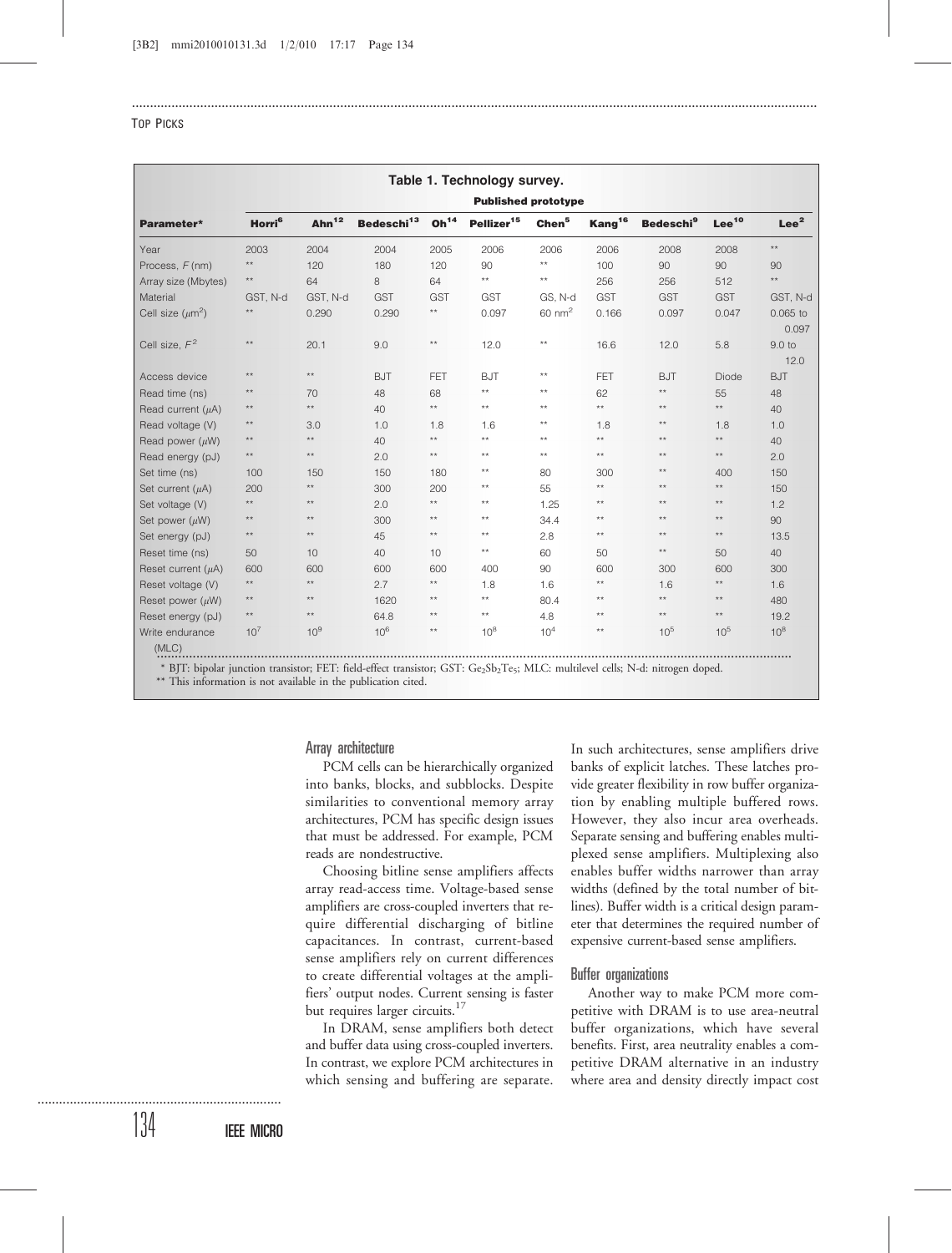and profit. Second, to mitigate fundamental PCM constraints and achieve competitive performance and energy relative to DRAMbased systems, narrow buffers reduce the number of high-energy PCM writes, and multiple rows exploit temporal locality. This locality not only improves performance, but also reduces energy by exposing additional opportunities for write coalescing. Third, as PCM technology matures, baseline PCM latencies will likely improve. Finally, process technology scaling will drive linear reductions in PCM energy.

Area neutrality. Buffer organizations achieve area neutrality through narrower buffers and additional buffer rows. The number of sense amplifiers decreases linearly with buffer width, significantly reducing area because fewer of these large circuits are required. We take advantage of these area savings by implementing multiple rows with latches far smaller than the removed sense amplifiers. Narrow widths reduce PCM write energy but negatively impact spatial locality, opportunities for write coalescing, and application performance. However, the additional buffer rows can mitigate these penalties. We examine these fundamental trade-offs by constructing area models and identifying designs that meet a DRAM-imposed area budget before optimizing delay and energy.<sup>2</sup>

Buffer design space. Figure 2 illustrates the delay and energy characteristics of the buffer design space for representative benchmarks from memory-intensive scientific-computing applications.<sup>18-20</sup> The triangles represent PCM and DRAM baselines implementing a single 2,048-byte buffer. Circles represent various buffer organizations. Open circles indicate organizations requiring less area than the DRAM baseline when using  $12F^2$  cells. Closed circles indicate additional designs that become viable when considering smaller  $9F<sup>2</sup>$ cells. By default, the PCM baseline (see the triangle labeled ''PCM base'' in the figure) does not satisfy the area budget because of larger current-based sense amplifiers and explicit latches.



Figure 2. Phase-change memory (PCM) buffer organization, showing delay and energy averaged for benchmarks to illustrate Pareto frontier. Open circles indicate designs satisfying area constraints, assuming  $12F<sup>2</sup>$  PCM multilevel cells. Closed circles indicate additional designs satisfying area constraints, assuming smaller  $9F<sup>2</sup>$  PCM multilevel cells.

As Figure 2 shows, reorganizing a single, wide buffer into multiple, narrow buffers reduces both energy costs and delay. Pareto optima shift PCM delay and energy into the neighborhood of the DRAM baseline. Furthermore, among these Pareto optima, we observe a knee that minimizes both energy and delay: four buffers that are 512 bytes wide. Such an organization reduces the PCM delay and energy disadvantages from  $1.6 \times$  and  $2.2 \times$  to  $1.1 \times$  and  $1.0 \times$ , respectively. Although smaller  $9F<sup>2</sup>$  PCM cells provide the area for wider buffers and additional rows, the associated energy costs are not justified. In general, diminishing marginal reductions in delay suggest that area savings from  $9F^2$  cells should go toward improving density, not additional buffering.

Delay and energy optimization. Using four 512-byte buffers is the most effective way to optimize average delay and energy across workloads. Figure 3 illustrates the impact of reorganized PCM buffers. Delay penalties are reduced from the original  $1.60\times$ to  $1.16\times$ . The delay impact ranges from  $0.88 \times$  (swim benchmark) to  $1.56 \times$  (fft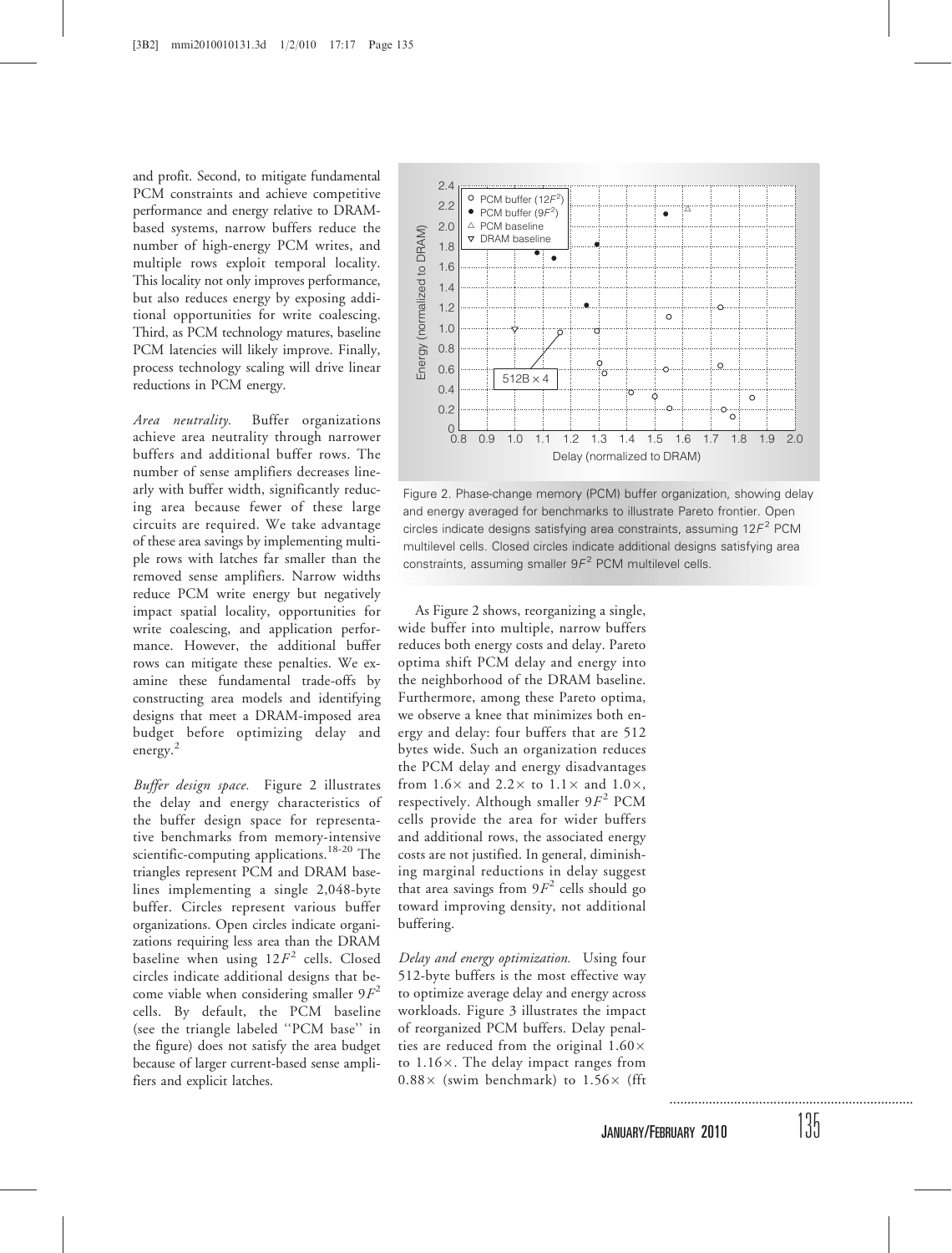

Figure 3. Application delay and energy when using PCM with optimized buffering (four 512-byte buffers) as a DRAM replacement.

benchmark) relative to a DRAM-based system. When executing benchmarks on an effectively buffered PCM, more than half of the benchmarks are within 5 percent of their DRAM performance. Benchmarks that perform less effectively exhibit low write-coalescing rates. For example, buffers can't coalesce any writes in the fft workload.

...............................................................................................................................................................................................

Buffering and write coalescing also reduce memory subsystem energy from a baseline of  $2.2 \times$  to  $1.0 \times$  parity with DRAM. Although each PCM array write requires  $43.1\times$  more energy than a DRAM array write, these energy costs are mitigated by narrow buffer widths and additional rows, which reduce the granularity of buffer evictions and expose opportunities for write coalescing, respectively.

## Scaling and implications

DRAM scaling faces many significant technical challenges because scaling exposes weaknesses in both components of the onetransistor, one-capacitor cell. Capacitor scaling is constrained by the DRAM storage mechanism. Scaling makes increasingly difficult the manufacture of small capacitors that store sufficient charge for reliable sensing despite large parasitic capacitances on the bitline.

Scaling scenarios are also bleak for access transistors. As these transistors scale down, increasing subthreshold leakage makes it increasingly difficult to ensure DRAM retention times. Not only is less charge stored in the capacitor, but that charge is also stored less reliably. These trends will impact DRAM's reliability and energy efficiency in future process technologies. According to the ITRS, ''manufacturable solutions are not known" for DRAM beyond 40 nm.<sup>1</sup>

In contrast, the ITRS projects PCM scaling mechanisms will extend to 32 nm, after which other scaling mechanisms could apply.<sup>1</sup> PCM scaling mechanisms have already been demonstrated at 32 nm with a novel device structure designed by Raoux et al.<sup>3</sup> Although both DRAM and PCM are expected to be viable at 40 nm, energy-scaling trends strongly favor PCM. Lai and Pirovano et al. have separately projected a  $2.4 \times$  reduction in PCM energy from 80 nm to 40 nm.<sup>7,8</sup> In contrast, the ITRS projects that DRAM energy will fall by only  $1.5\times$  across the same technology nodes, thus reflecting the technical challenges of DRAM scaling.

Because PCM energy scales down 1.6 more quickly than DRAM energy, PCM systems will significantly outperform DRAM systems at future technology nodes. At 40 nm, PCM system energy is 61.3 percent that of DRAM, averaged across workloads. Switching from DRAM to PCM reduces energy costs by at least 22.1 percent (art benchmark) and by as much as 68.7 percent (swim benchmark). This analysis does not account for refresh energy, which could further increase DRAM energy costs. Although the ITRS projects constant retention time of 64 ms as DRAM scales to 40 nm, $3$  less-effective access-transistor control might reduce retention times. If retention times fall, DRAM refresh energy will increase as a fraction of total DRAM energy costs.

## Mitigating wear and energy

In addition to architecting PCM to offer competitive delay and energy relative to DRAM, we must also consider PCM wear mechanisms. With only  $10^7$  to  $10^8$  writes over each cell's lifetime, solutions are needed to reduce and level writes coming from the lowest-level processor cache. Zhou et al.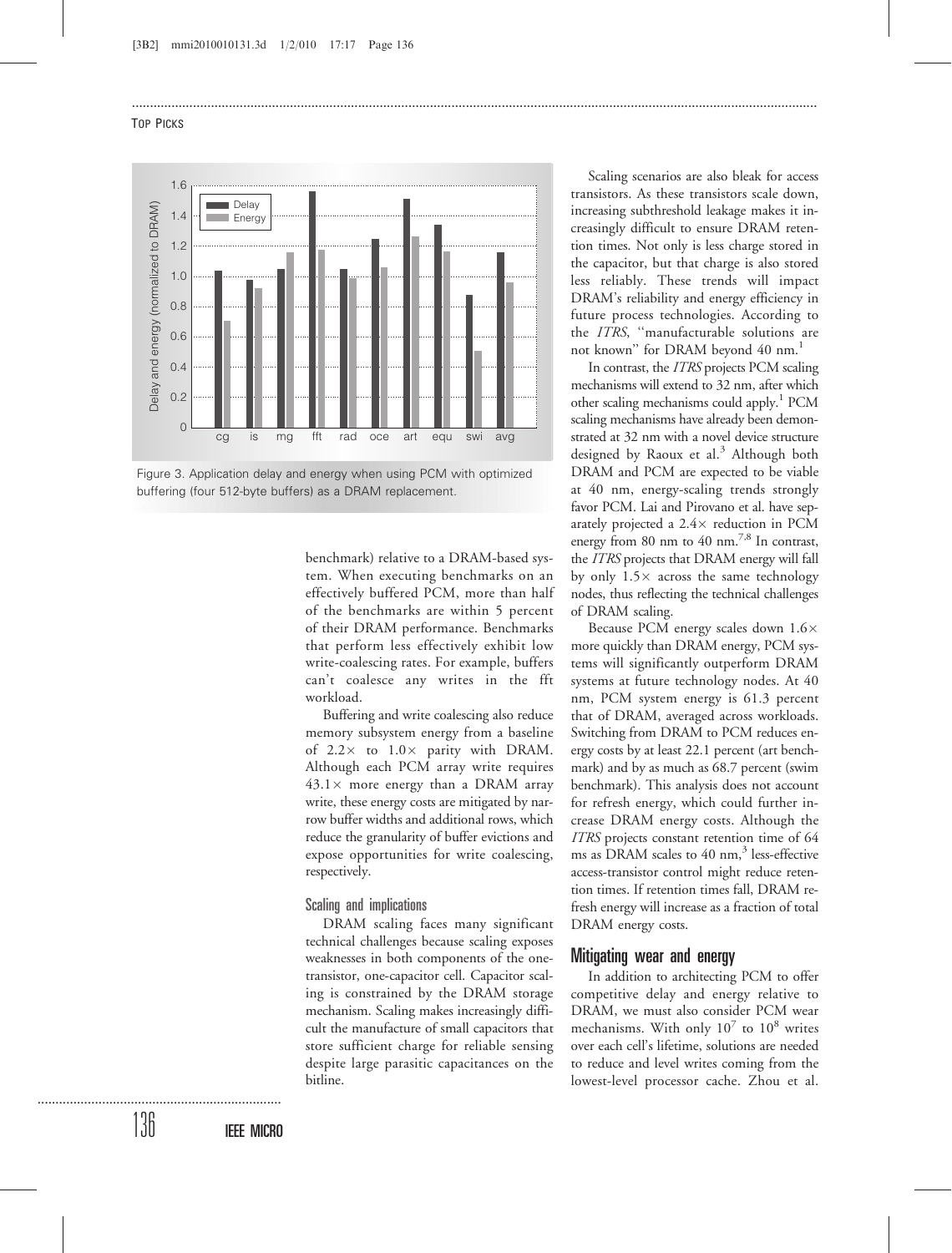show that write reduction and leveling can improve PCM endurance with light circuitry overheads.4 These schemes level wear across memory elements, remove redundant bit writes, and collectively achieve an average lifetime of 22 years. Moreover, an energy study shows PCM with low-operating power (LOP) peripheral logic is energy efficient.

# Improving PCM lifetimes

An evaluation on a set of memory-intensive workloads shows that the unprotected lifetime of PCM-based main memory can last only an average of 171 days. Although Lee et al. track written cache lines and written cache words to implement partial writes and reduce wear, $^{2}$  fine-grained schemes at the bit level might be more effective. Moreover, combining wear reduction with wear leveling can address low lifetimes arising from write locality. Here, we introduce a hierarchical set of techniques that both reduce and level wear to improve the lifetime of PCM-based main memory to more than 20 years on average.

Eliminating redundant bit writes. In conventional memory access, a write updates an entire row of memory cells. However, many of these writes are redundant. Thus, in most cases, writing a cell does not change what is already stored within. In a study with various workloads, 85, 77, and 71 percent of bit writes were redundant for single-level-cell (SLC), multilevel-cell with 2 bits per cell (MLC-2), and multilevel-cell with 4 bits per cell (MLC-4) memories, respectively.

Removing these redundant bit writes can improve the lifetimes of SLC, MLC-2, and MLC-4 PCM-based main memory to 2.1 years, 1.6 years, and 1.4 years, respectively. We implement the scheme by preceding a write with a read and a comparison. After the old value is read, an XNOR gate filters out redundant bit-writes. Because a PCM read is considerably faster than a PCM write, and write operations are typically less latency critical, the negative performance impact of adding a read before a write is relatively small.

Although removing redundant bit writes extends lifetime by approximately a factor



Figure 4. Implementation of redundant bit-write removal and row shifting. Added hardware is circled.

of 4, the resulting lifetime is still insufficient for practical purposes. Memory updates tend to exhibit strong locality, such that hot cells fail far sooner than cold cells. Because a memory row or segment's lifetime is determined by the first cell to fail, leveling schemes must distribute writes and avoid creating hot memory regions that impact system lifetime.

Row shifting. After redundant bit writes are removed, the bits that are written most in a row tend to be localized. Hence, a simple shifting scheme can more evenly distribute writes within a row. Experimental studies show that the optimal shift granularity is 1 byte, and the optimal shift interval is 256 writes per row. As Figure 4 shows, the scheme is implemented through an additional row shifter and a shift offset register. On a read access, data is shifted back before being passed to the processor. The delay and energy overhead are counted in the final performance and energy results. Row shifting extends the average lifetimes for SLC, MLC-2, and MLC-4 PCM-based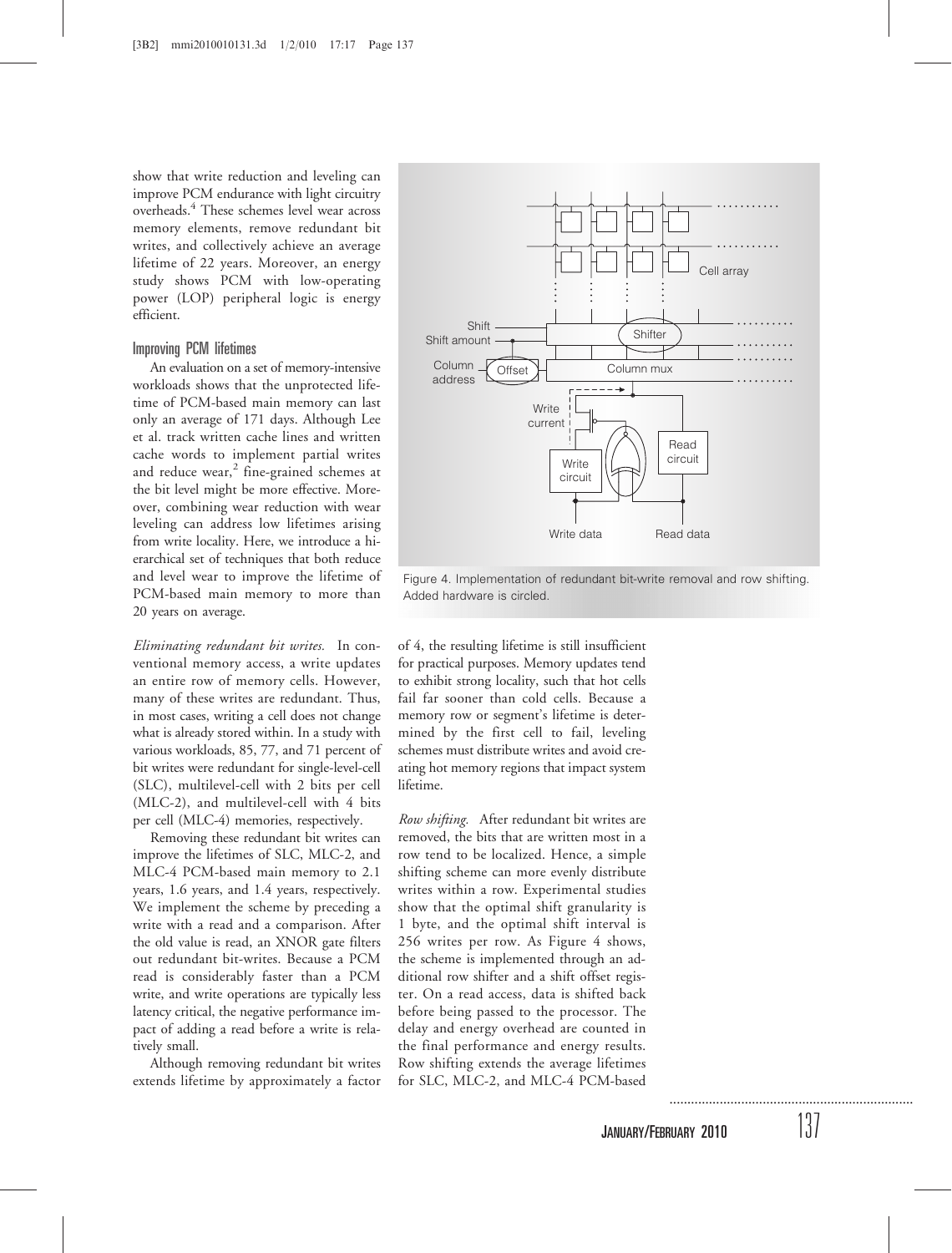

Figure 5. PCM lifetime after eliminating redundant bit writes, row shifting, and segment swapping. [SLC refers to single-level cells. MLC-2 and MLC-4 refer to multilevel cells with 2 and 4 bits per cell, respectively. Some benchmarks (mcf, oce, sph, and sweb-s) exhibit lifetimes greater than 40 years.]

main memories to 5.9 years, 4.4 years, and 3.8 years, respectively.

...............................................................................................................................................................................................

Segment swapping. The next step considers wear leveling at a coarser granularity: memory segments. Periodically, memory segments of high and low write accesses are swapped. This scheme is implemented in the memory controller, which keeps track of each segment's write counts and a mapping table between the virtual and true segment number. The optimal segment size is 1 Mbyte, and the optimal swap interval is every  $2 \times 10^6$  writes in each segment. Memory is unavailable in the middle of a swap, which amounts to 0.036 percent performance degradation in the worst case.

Applying the sequence of three techniques<sup>4</sup> extends the average lifetime of PCM-based main memory to 22 years, 17 years, and 13 years, respectively, as Figure 5 shows.

#### Analyzing energy implications

Because PCM uses an array structure similar to that of DRAM, we use Cacti-D to

model energy and delay results for peripheral circuits (interconnections and decoders).<sup>21</sup> We use HSpice simulations to model PCM read operations.10,22 We derive parameters for PCM write operations from recent results on PCM cells.<sup>3</sup>

Because of its low-leakage and highdensity features, we evaluate PCM integrated on top of a multicore architecture using 3D stacking. For baseline DRAM memory, we integrate low-standby-power peripheral logic because of its better energy-delay  $(ED^2)$  reduction.<sup>21</sup> For PCM, we use low-operatingpower (LOP) peripheral logic because of its low dynamic power, to avoid compounding PCM's already high dynamic energy. Because PCM is nonvolatile, we can power-gate idle memory banks to save leakage. Thus, LOP's higher leakage energy is not a concern for PCM-based main memory.

Energy model. With redundant bit-write removal, the energy of a PCM write is no longer a fixed value. We calculate per-access write energy as follows:

$$
E_{\text{pcmwrite}} = E_{\text{fixed}} + E_{\text{read}} + E_{\text{bitchange}}
$$

where  $E_{\text{fixed}}$  is the fixed portion of energy for each PCM write (row selection, decode, XNOR gates, and so on), and  $E_{\text{read}}$  is the energy to read out the old data for comparison. The variable part,  $E_{\text{bitchange}}$ , depends on the number of bit writes actually performed:

$$
E_{\text{bitchange}} = E_{1\rightarrow 0} N_{1\rightarrow 0} + E_{0\rightarrow 1} N_{0\rightarrow 1}
$$

Performance and energy. Although PCM has slower read and write operations, experimental results show that the performance impact is quite mild, with an average penalty of 5.7 percent. As Figure 6 shows, dynamic energy is reduced by an average of 47 percent relative to DRAM. The savings come from two sources: redundant bit-write removal and PCM's LOP peripheral circuitry, which is particularly power efficient during burst reads. Because of PCM's nonvolatility, we can safely power-gate the idle memory banks without losing data. This, along with PCM's zero cell leakage, results in 70 percent of leakage energy reduction over an already low-leakage DRAM memory.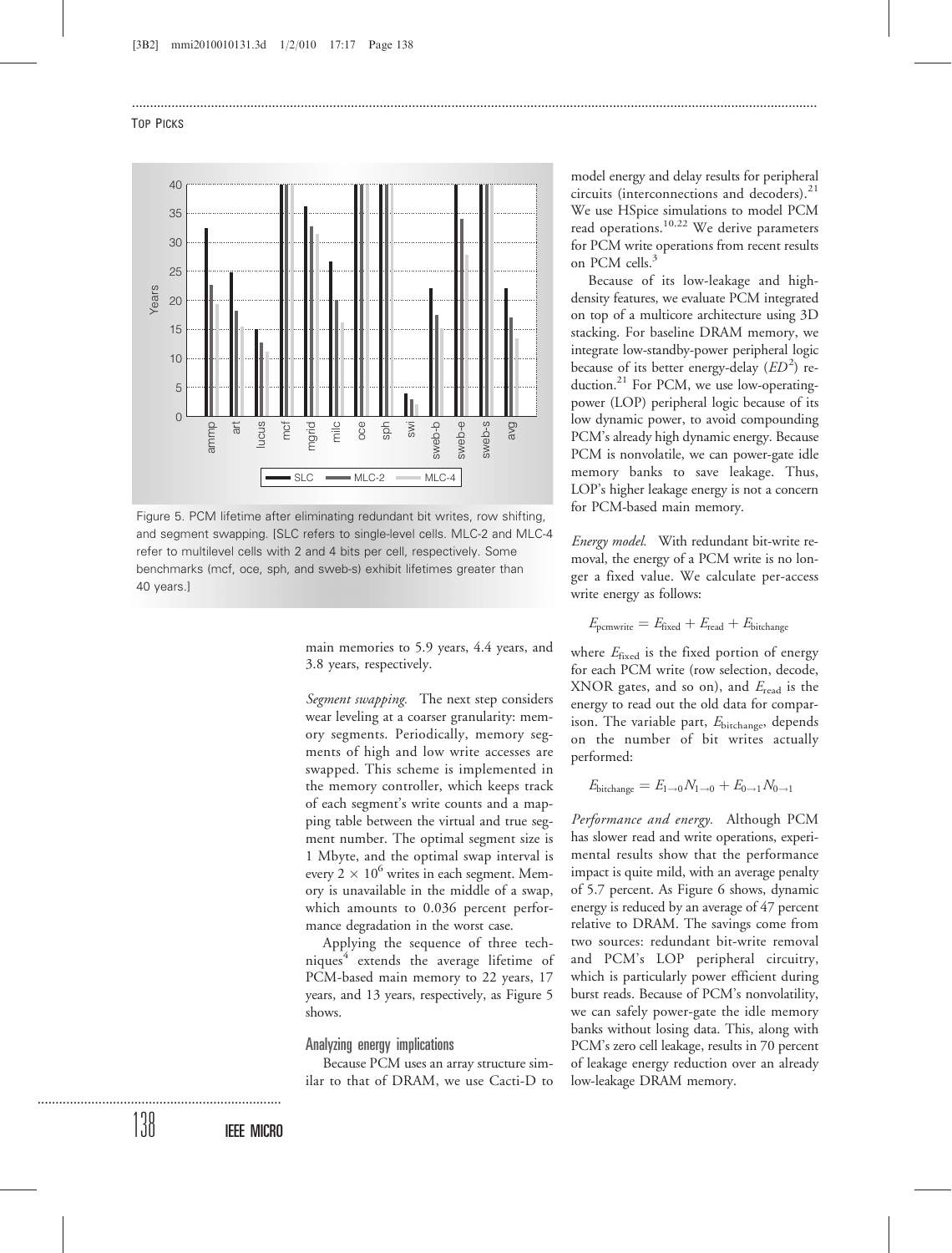

Figure 6. Breakdown of dynamic-energy savings. For each benchmark, the left bar shows the dynamic energy for DRAM, and the right bar shows the dynamic energy for PCM.

Combining dynamic- and leakage-energy savings, we find that the total energy savings is 65 percent, as Figure 7 shows. Because of significant energy savings and mild performance losses, 96 percent of  $ED<sup>2</sup>$  reduction is achieved for the ammp benchmark. The average  $ED^2$  reduction for all benchmarks is 60 percent.

This article has provided a rigorous survey of phase-change technology to drive architectural studies and enhancements. PCM's long latencies, high energy, and finite endurance can be effectively mitigated. Effective buffer organizations, combined with wear reduction and leveling, can make PCM competitive with DRAM at present technology nodes. (Related work also supports this effort.<sup>23,24</sup>)

The proposed memory architecture lays the foundation for exploiting PCM scalability and nonvolatility in main memory. Scalability implies lower main-memory energy and greater write endurance. Furthermore, nonvolatile main memories will



Figure 7. Total energy and energy-delay ( $ED<sup>2</sup>$ ) reduction.

fundamentally change the landscape of computing. Software designed to exploit the nonvolatility of PCM-based main memories can provide qualitatively new capabilities.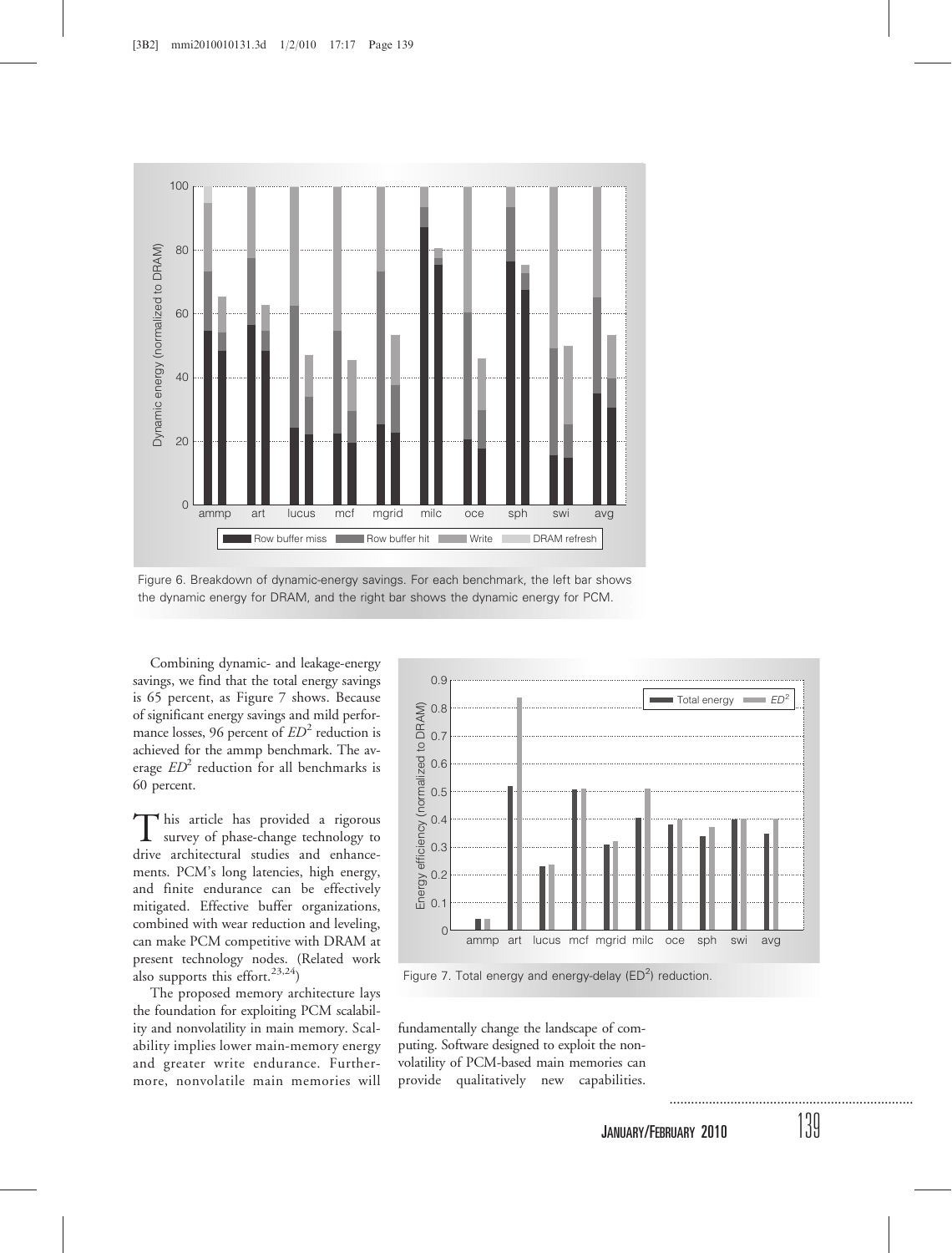For example, system boot or hibernate could be perceived and instantaneous; application checkpointing could be less expensive; $^{25}$  and file systems could provide stronger safety guarantees.26 Thus, this work is a step toward a fundamentally new memory hierarchy with implications across the hardware-software interface. MICRO

...............................................................................................................................................................................................

# ....................................................................

- **References**
- 1. Int'l Technology Roadmap for Semiconductors: Process Integration, Devices, and Structures, Semiconductor Industry Assoc., 2007; http://www.itrs.net/Links/2007ITRS/ 2007 Chapters/2007 PIDS.pdf.
- 2. B. Lee et al., ''Architecting Phase Change Memory as a Scalable DRAM Alternative,'' Proc. 36th Ann. Int'l Symp. Computer Architecture (ISCA 09), ACM Press, 2009, pp. 2-13.
- 3. S. Raoux et al., ''Phase-Change Random Access Memory: A Scalable Technology,'' IBM J. Research and Development, vol. 52, no. 4, 2008, pp. 465-479.
- 4. P. Zhou et al., ''A Durable and Energy Efficient Main Memory Using Phase Change Memory Technology,'' Proc. 36th Ann. Int'l Symp. Computer Architecture (ISCA 09), ACM Press, 2009, pp. 14-23.
- 5. Y. Chen et al., ''Ultra-thin Phase-Change Bridge Memory Device Using GeSb,'' Proc. Int'l Electron Devices Meeting (IEDM 06), IEEE Press, 2006, pp. 30.3.1-30.3.4.
- 6. H. Horii et al., ''A Novel Cell Technology Using N-Doped GeSbTe Films for Phase Change RAM,'' Proc. Symp. VLSI Technology, IEEE Press, 2003, pp. 177-178.
- 7. S. Lai, ''Current Status of the Phase Change Memory and Its Future,'' Proc. Int'l Electron Devices Meeting (IEDM 03), IEEE Press, 2003, pp. 10.1.1-10.1.4.
- 8. A. Pirovano et al., ''Scaling Analysis of Phase-Change Memory Technology,'' Proc. Int'l Electron Devices Meeting (IEDM 03), IEEE Press, 2003, pp. 29.6.1-29.6.4.
- 9. F. Bedeschi et al., ''A Multi-level-Cell Bipolar-Selected Phase-Change Memory,'' Proc. Int'l Solid-State Circuits Conf. (ISSCC 08), IEEE Press, 2008, pp. 428-429, 625.
- 10. K.-J. Lee et al., ''A 90 nm 1.8 V 512 Mb Diode-Switch PRAM with 266 MB/s Read Throughput,'' J. Solid-State Circuits, vol. 43, no. 1, 2008, pp. 150-162.
- 11. T. Nirschl et al., ''Write Strategies for 2 and 4-Bit Multi-level Phase-Change Memory,'' Proc. Int'l Electron Devices Meeting (IEDM 08), IEEE Press, 2008, pp. 461-464.
- 12. S. Ahn et al., ''Highly Manufacturable High Density Phase Change Memory of 64Mb and Beyond," Proc. Int'l Electron Devices Meeting (IEDM 04), IEEE Press, 2004, pp. 907-910.
- 13. F. Bedeschi et al., ''An 8 Mb Demonstrator for High-Density 1.8 V Phase-Change Memories,'' Proc. Symp. VLSI Circuits, 2004, pp. 442-445.
- 14. H. Oh et al., ''Enhanced Write Performance of a 64 Mb Phase-Change Random Access Memory,'' Proc. IEEE J. Solid-State Circuits, vol. 41, no. 1, 2006, pp. 122-126.
- 15. F. Pellizzer et al., ''A 90 nm Phase Change Memory Technology for Stand-Alone Nonvolatile Memory Applications,'' Proc. Symp. VLSI Circuits, IEEE Press, 2006, pp. 122-123.
- 16. S. Kang et al., "A 0.1-µm 1.8-V 256-Mb Phase-Change Random Access Memory (PRAM) with 66-MHz Synchronous Burst-Read Operation,'' IEEE J. Solid-State Circuits, vol. 42, no. 1, 2007, pp. 210-218.
- 17. M. Sinha et al., ''High-Performance and Low-Voltage Sense-Amplifier Techniques for Sub-90 nm SRAM,'' Proc. Int'l Systemson-Chip Conf. (SOC 03), 2003, pp. 113-116.
- 18. V. Aslot and R. Eigenmann, ''Quantitative Performance Analysis of the SPEC OMPM2001 Benchmarks,'' Scientific Programming, vol. 11, no. 2, 2003, pp. 105-124.
- 19. D.H. Bailey et al., NAS Parallel Benchmarks, tech. report RNR-94-007, NASA Ames Research Center, 1994.
- 20. S. Woo et al., ''The SPLASH-2 Programs: Characterization and Methodological Considerations," Proc. 22nd Ann. Int'l Symp. Computer Architecture (ISCA 1995), ACM Press, 1995, pp. 24-36.
- 21. S. Thoziyoor et al., ''A Comprehensive Memory Modeling Tool and Its Application to the Design and Analysis of Future Memory Hierarchies,'' Proc. 35th Int'l Symp. Computer Architecture (ISCA 08), IEEE CS Press, 2008, pp. 51-62.
- 22. W.Y. Cho et al., "A 0.18-um 3.0-V 64-Mb Nonvolatile Phase-Transition Random Access Memory (PRAM),'' J. Solid-State Circuits, vol. 40, no. 1, 2005, pp. 293-300.